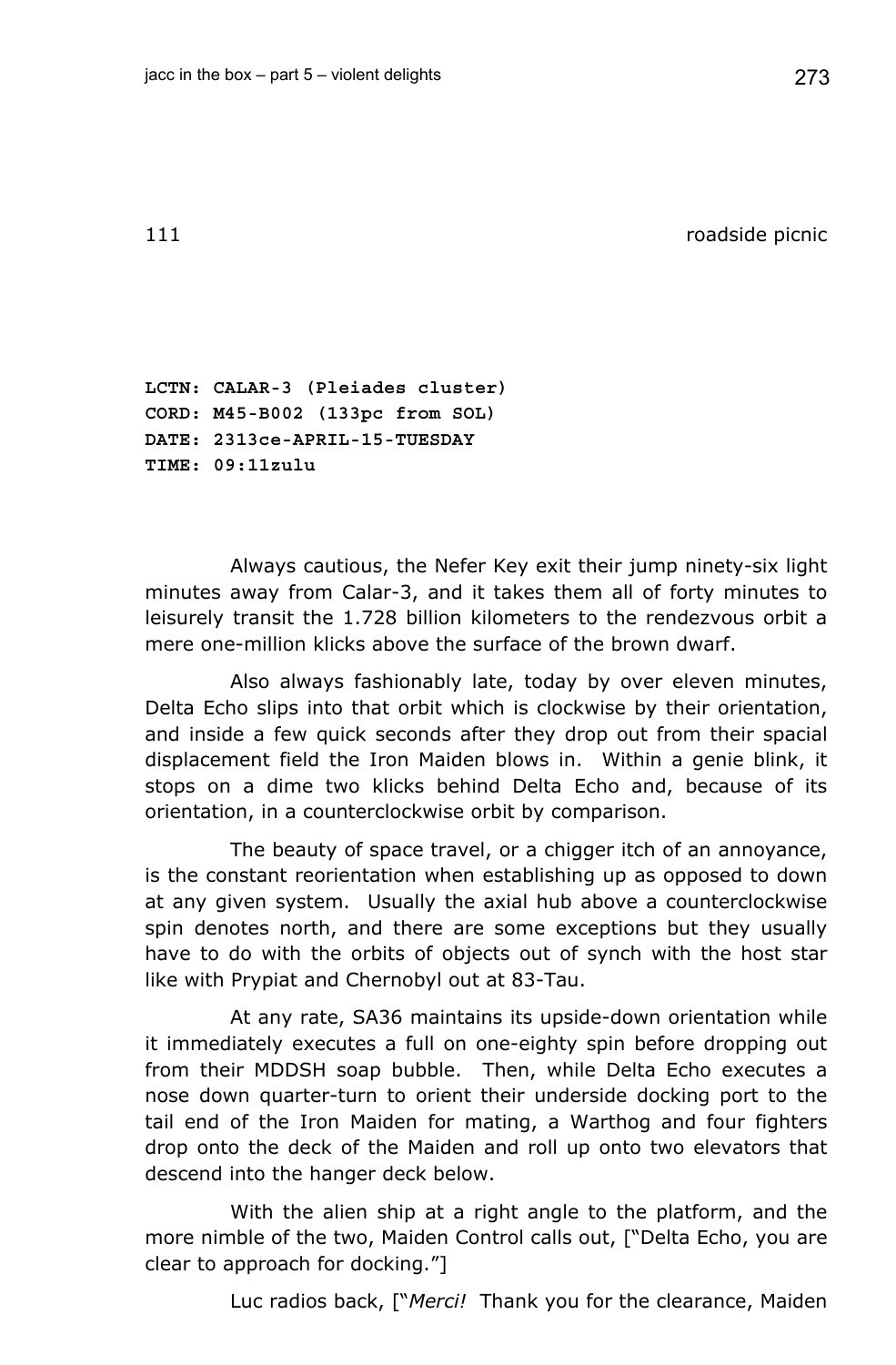Control. Please confirm, docking adaptor is the IBDM-five standard?"]

["That's affirmative, Delta. Three meters with eleven petals."] ["Copy! Approach to contact at 0.025 meters per second."] ["Roger that, Delta. Docking approach 0.025 at contact."] ["Approach rate confirmed. Delta Echo on final."]

In the sixteen minutes it takes for the Nefer Key ship to make contact and hard dock, two bisE models of the Thunderbolt, and a captured F51a Gryphon-Anzu roll out of the first airlock, park and shut down beside the second airlock. Hopping out of the Thunderbolts are Jacob and Kati Connors, and sliding down from the Anzu fighter is Porter Macquarie, a First-Lieutenant from Security Services.

Porter steps up to Jacob and Kati, where he salutes them and then shakes their hands, "It's been a lovely outing, aye!"

Jacob smiles as he pulls the Major's insignia off his ACE suit, "Thank you again, Porter! It went off better than we thought it would. Sorry, but I have to bust ya back down to First Lieutenant."

Porter laughs while saying, "Truth be known, I'd rather have the stipend over the crown! Let Angie know it all went well?"

Jacob gestures over to the Warthog that is waiting for him in the airlock, "We'll let her know! See ya around on the Key!"

Porter trots off to board Michelle's ship sitting in the airlock, and as the airlock starts to close, Kati sighs, "What a great guy!"

"And a damn good pilot." Says Jacob as he waves to his son sitting in the cockpit of an F308g, in the airlock next to the Warthog.

"I sure do hope he makes it through what's comin'."

"I can't think about that." Jacob pats her on the shoulder and as he steps away towards the elevators, "I gotta go dismount. Thanks for all your help, Kati! An' that was some mightily-insane navigation you pulled out of your ass like a frickin rabbit!"

## 01010111-01010111-01000111-00110001-01010111-01000111-01000001

Called the sail, this structure connects the top 'dome side' to the bottom 'dish side' of the Iron Maiden, with the trailing third of the expansive flight deck on the dish side running along both sides of the sail. Most of the sail is utilitarian, chock full of mechanical shops and stowage, but the forward quarter of it is the inverse<sup>2</sup> to utilitarian.

Called the stack, this massive space is a hotel like atrium with twenty-five structural decks. The whole forward wall is a triple layered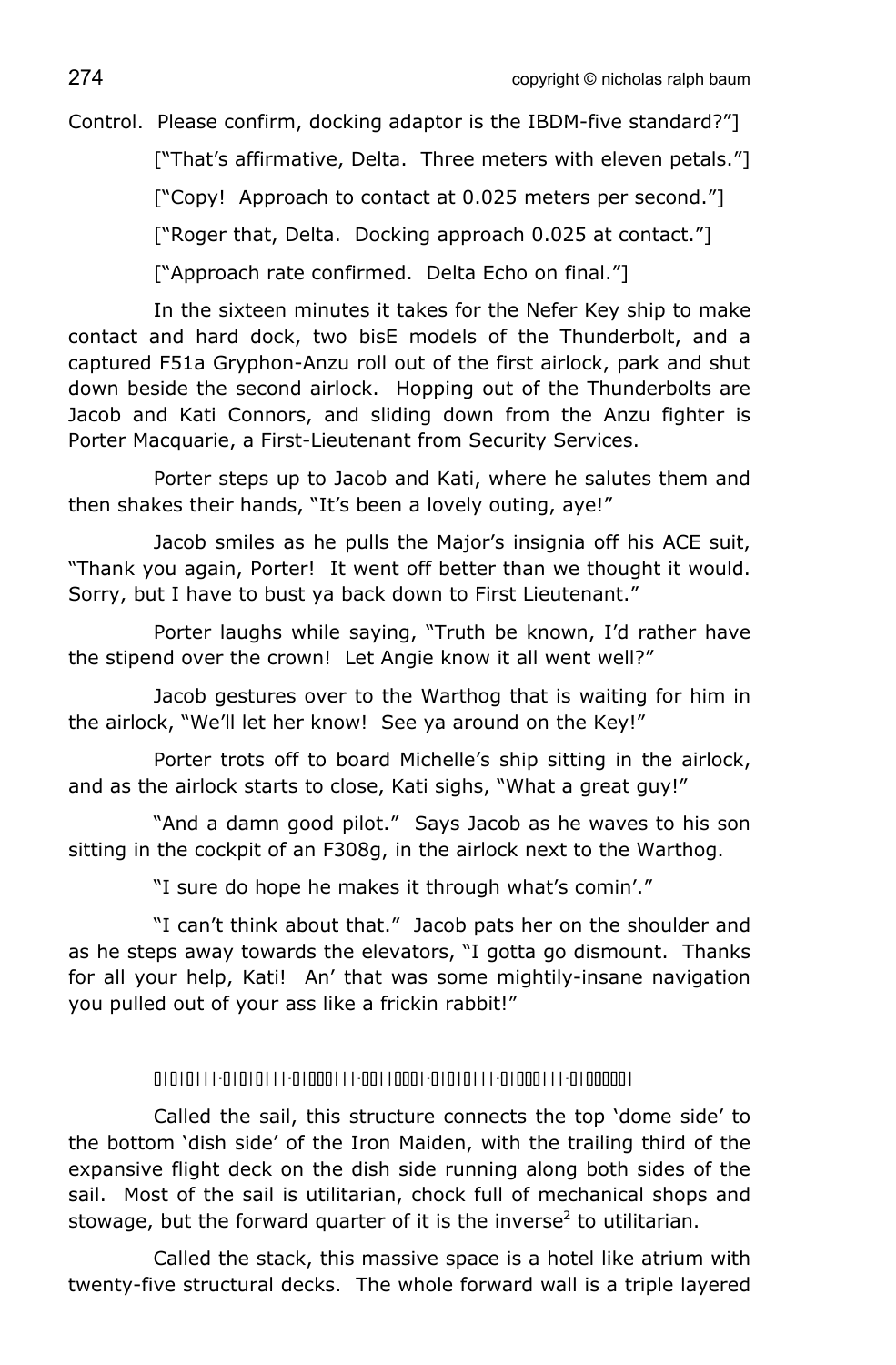mix of transparent Alon and carbon diamond compounds that gives a fantastic view of the forward half of the flight decks and the underside of the dome segment. All walls and guardrails in the atrium are made of the same transparent compounds—making this place stunning.

With decorative plants, ivies and dwarf trees everywhere, if you were not already aware that you're standing in a military capital ship you'd swear to God that you were in a five-star hotel!

The bottom of the atrium is called the wet deck, which is a lounge, sports tavern, or rave, and that depends on the time of day and day of week. The top deck is the quarters for the Field Marshal. Deck 18 is where the ballroom-sized receiving foyer is, and from there a wide service-tunnel runs from the foyer all the way back 700-meters to the docking port at the very tail end of the ship.

Bob, Maria, Scott and sixteen-year-old Jessica are standing in the main foyer waiting for the Nefer Key representatives to show. For safety's sake, they use wheeled golf carts inside all of the SA capital ships, and even though these vehicles are super-fast they had to install governors to slow them down while in the ship. There are vehicles available that would be more in tune with ship operations, yes, but these are street legal and have a tactical value to them. Their largest eight-seat build that's bringing the Nefer Key to the foyer has been on several missions, and if you know where to look you'll find nine bullet holes that have not yet been patched.

Anyway, they were greeted by Jacob and Gerald Stark, the guy who actually runs the Iron Maiden, and with him is his sidekick known as Chinh Phung, whose proper name is Phung Thi Chinh. Like with Glados at the Spike, she is the SYLNa android that seamlessly links into the ships AI, and here she represents the ship as an entity onto itself. Every capital ship in the Annex has one, but what's kind of unnerving is how these androids refer to their ship in the first person.

The Nefer Key representatives, those being Luc, Lilith, Aat, Charles Washington and Robert Graves, are mentally drop their jaws at the sight of the atrium. As they pile out of the cart they can't help but look around and drink it all in.

With Chinh making the introductions, and everyone shaking hands, she and Stark leave as Jacob guides them all into a twelve-seat conference room attached to the foyer. Three walls to this room are also transparent, and the sight of Calar-3 slowly rotating into view of the entire stack is staggering to behold.

Luc speaks up first, "Marshal Jackson, I want to thank you for meeting with us on such short notice."

Bob goes, "Not a problem, Mister de Prima."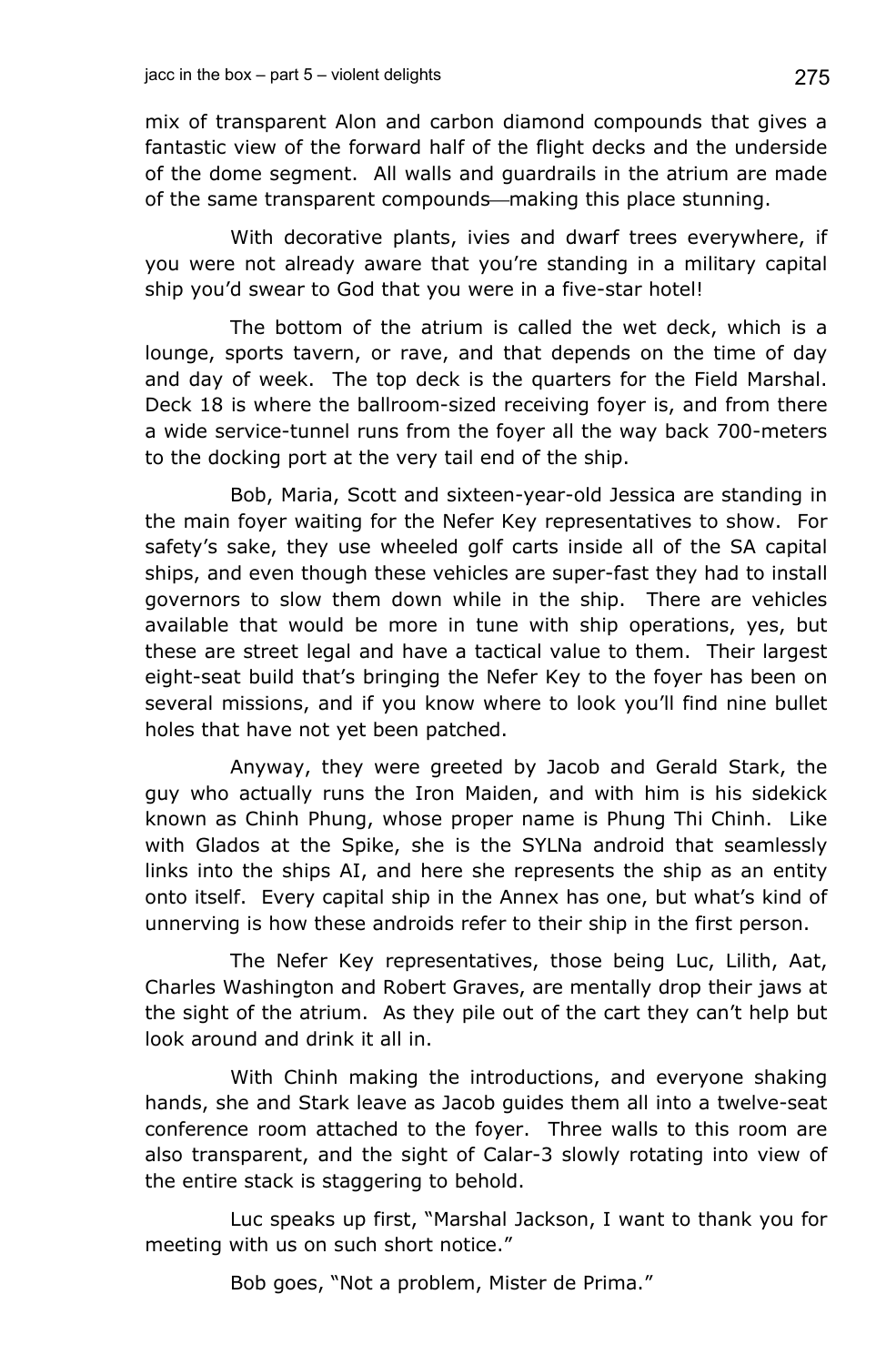"We hope this did not put you out considering the...tensions between your organization and those in the Hyades."

"Well, that is putting it mildly." Bob then points to him while saying, "And since you apparently didn't get a lot of love last January out at Home Base, and on the fourteenth last month with Kiplinger, it appears to us that you've come to the end of the road."

"I did hear you people tend to be...direct." Luc perks up with, "And considering that, on occasion, I have been accused of being nosy and meddlesome, I'm going to have Charles Washington speak for us, an' since you are the Consulate Marshal for the Annex-"

Bob puts a hand up to cut him off, "Please excuse me, I hate to disappoint ya here but you were very specific in your request to meet with me, and that's why I'm here, but my core function with the Steel Annex anymore is entirely ambassadorial to the FIS."

"We thought you were in charge?"

"Were, yes, past tense! I no longer have command authority. Today I am here solely to observe and advise. The person in charge of the Annex, in a command role, is Marshal Ramirez."

"Hey!" Maria gives a wiggle-finger wave towards them.

Bob then adds, "You have my sympathies."

Maria smiles at that, "We're on a first name basis here, Chuck! So, Luc, Lilith, Rob, Aat, you can call me Maria, or Mar, or call me a God-damned bitch! Lord knows I've heard that one come back at me more times than I can count."

Charles smiles, "Is Mar okay with you?"

"Sure, but you'll end up calling me a fucking cunt by the time you leave so, I'll give ya the option of using that up front!"

With all of them smiling, Charles snorts, "No...no, Mar is fine."

"Suit yourself, Chuck!" Maria pats the table, "Now, ground rules, you'll get no bullshit from us so I expect the same. I'm not gonna lie to ya, not gonna jerk you around, and I'll venture to guess that if you knew it was going to be *me* you ended up talking too today then we wouldn't be sitting here now. Am I right?"

"That...would have been a possibility had we known."

With wide-eyes she goes, "Very diplomatic way of putting it!"

"Thank you!"

"Let's get a few things on the table and out of the way first. You know, stow some shit and clear the deck before we tackle the bigger issue of world peace, m'kay?"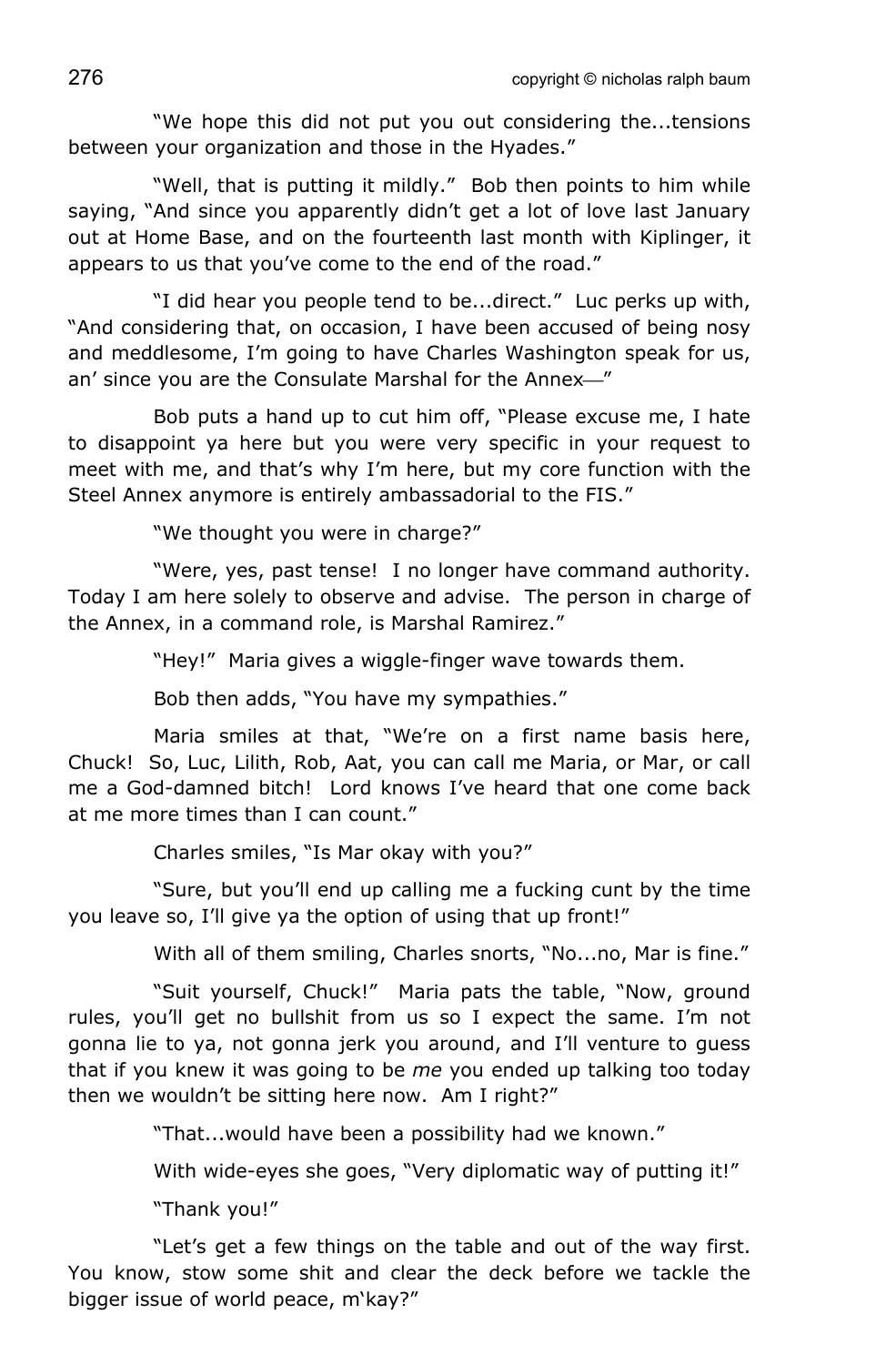Charles nods, "Sure!"

"The first thing is, you wanted to meet, Scarab! Okay, now, obviously, like Robert here, we figured you were interested in using Jessie as a conduit between you and us, and our first thought was, oh hell no!" Maria then raises a finger, saying, "But, then, we noodled over it for a spell and, through our maniacal cackles an' hand-wringing we thought sure, why the hell not?"

Charles wonders, "Why the change of heart?"

"Well, Jessie can take care of herself and, honest injun, from personal experience, this'll all probably blow up in your face."

Charles asks, "Then she is our conduit?"

"It's a done deal as done can be!" Maria then leans towards them and, "Just so you know, you can't pull the wool over her eyes, just as she can't pull them over mine."

"I think we'll be able to hold our own."

"Think again...and I'm not saying this because I hold sway over her, or she has some undying loyalty to me. I have neither of 'em, no, she's not exactly what you could say is, housebroken, so..."

Jessica looks at Maria and quietly says, "da fuck!"

Maria tries not to laugh as she continues, "To give ya'll fair warning, our lovely and endearing Jessica hates everybody-equally. She doesn't play favorites, so if you fuck with her you'll...end up with a tiger by the tail. Again, you've been warned."

Jessica looks to Luc, Charles and Robert, "Guys, I'll be nice."

Robert says, "Why? We were just told you were a handful?"

Jessica shrugs with, "I may be an asshat but, today, I choose to be the nice guy." Then via her mind, Jessica says privately to Luc, <"Sit back and let this play out. Today, Maria is the handful.">

Maria nods towards Charles and Luc, "When we're done here you can get Jessica up to speed with what the job entails, cool beans?" They nod yes so she asks them, "Now, that wasn't hard, hu?"

Charles says, "No, honestly, that surprised us."

"Ya didn't have to fight for it...so, you can see that I'm not at all unreasonable!" She turns to Robert, "So, Bobbie, baby, it looks like you were the first conduit for the Nefer Key?"

Robert says, "For the Security Council members, yes."

"The permanent sitting members?"

"Specifically, yes."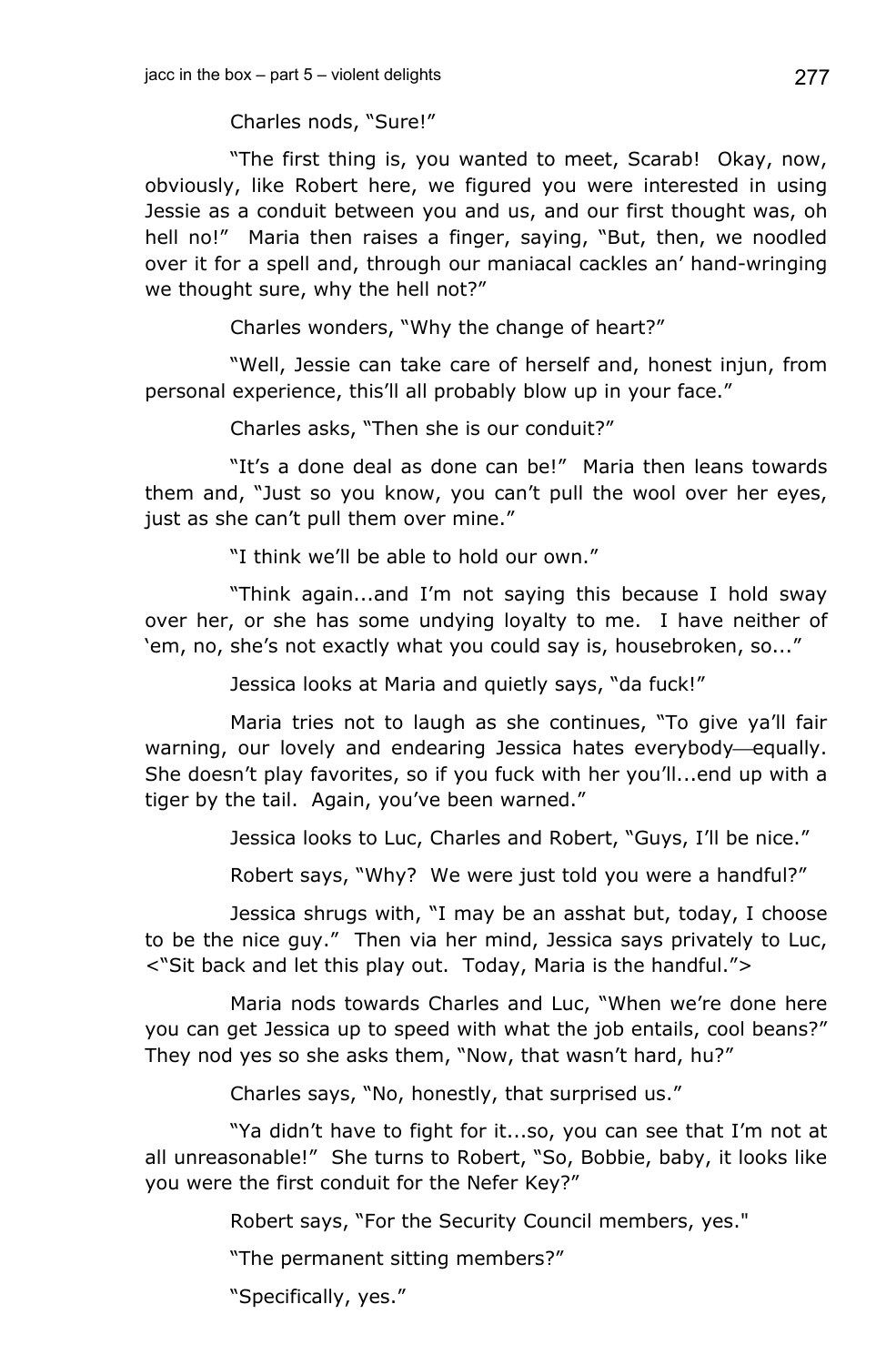"So, curious minds, who...is doing the job now? I mean, you're lookin' pretty spry for a dead guy!"

Robert shifts his weight and, "My son."

Maria shrugs, "A name would be good!"

He doesn't want to say, but goes, "Marcus."

"Marcus Graves, from Arizona? Who has a daughter, Sandra."

Jessica is fighting the laughter that is starting to overwhelm her ability to suppress it, and as she continues to fight laughing out loud, Jacob gives a little huff while maintaining a deadpan expression.

Robert says to him, "We were not expecting to see you here."

Maria goes, "I asked him here, and I could have had someone else bring what he's bringing to the table, in just a few minutes, but this was just too damned good to pass up!" She then turns to Luc with, "And since you claim that you're nosey and meddlesome, I'll have you know I'm the sullied queen bitch of nosey and meddlesome!" She then looks to Scott, "See, Scott, you happen to be the key-log to my nosey meddlesomeness today! When they said Charles wanted to meet you, claiming you were his distant issue, his descendant, it got us to thinking...we have nothing on you! We know nothing about your background, or your family or...anything!"

Scott says, "I wanted to keep it private."

"We respected that! Then again, we could have asked, but we decided to pry since they made that claim." Maria turns to Charles, "First off, I just want to say it is my honor to meet you, Charles. Here I'm sittin' across from *the* Charles Washington, the first man to step on the surface of Mars. A genuine hero!"

Charles says, "And it's my privilege to meet you, Maria. Your reputation precedes you and it has a long reach."

Maria nods, "Yea, that's what I've heard. Anyway, always nosey, we ran a comparison of Scott's blueprints to yours!"

Charles is taken aback, "You have access?"

"Sure do! President Mofid went all out to see that we could get to them when...we already had access, but sometimes it's just nice to ask for permission. You can see who your allies are!" She points towards Charles and almost laughs, saying, "The point is, Scott is not your descendant. Nope, sorry to say that was not a possibility from the RFLP comparison we ran. No, what we did find was even more interesting and I'd like to share those results!"

Luc speaks up, "Mar, if I may?"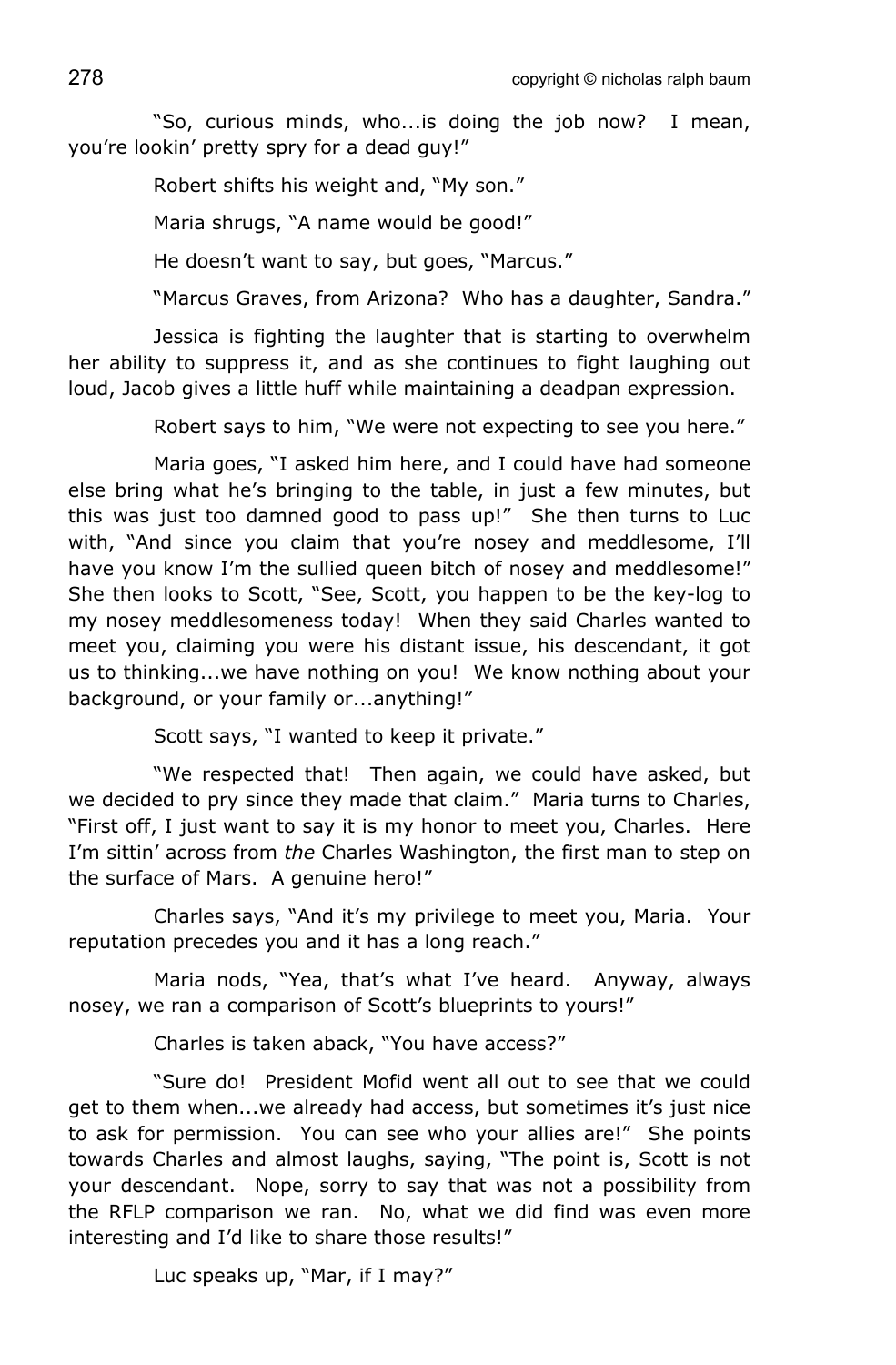"Sorry, Luc, everything is on the table today." She turns back to Charles, "What we found out, Chuck, is that Scott is not your descendant. Nope, this guy here happens to be your...ascendant! That is, your immediate ascendant."

Charles blinks in thought and goes, "oh."

Realizing she hit a nerve in Luc, and a sore spot on Charles, she takes a deep breath and, "Sooo, ya didn't know?"

"No, I didn't."

Jessica quietly says, "But wait, there's more!"

Maria goes, "Since we're on a roll, I thought maybe there's more to this? So, we started bouncing everyone's gene sequencing against everyone else's and ya wanna guess what we found?"

Charles shakes his head, "I'm rabidly curious!"

"Luc, would you like to share with everybody before I puke out what we came up with?"

Luc nods, and turns to Jacob, "Yes, your grandfather happens to be Marcus Graves, our conduit, but your grandmother, Hether, her maiden name is Washington. She's the daughter of Luke Washington, the son of Charles, and Luke's wife was...is, Rachel Kay."

Jacob's eyes squint while asking, "Kay? As in-"

"Yes, she is the daughter of Jason Kay. Your great-great grandfather, just like Charles Washington happens to be the same..." Luc points to Scott, "And Scott, here, is your-"

"Great-great-great grandfather." Jacob turns to Scott and, through clinched teeth, he asks, "So, what's your story?"

Scott shrugs, "My name is Abeeku. In my first life, back in the mid-seventeenth century, I was an Ashanti warrior in Africa before being captured and sold into slavery. In that life I escaped the sugar cane fields in Jamaica, became a Maroon fighter, and years later the Spanish caught me. They thought they killed me, but Luc and Marcus, your grandfather's namesake, rescued me and gave me a new life. Not exactly a meaningful one, but a pleasant one!"

"So, you are aligned with them, then."

"Not exactly one-hundred percent? Maybe fifty? I've sort of been AWOL, for quite some time, and they wanted to take this opportunity to reel me in, but in the Annex I've found a forth life. With my wife and daughter I have a family."

Maria lets him know, "Since you have working contacts with the United States military, we'll have to inform President Mofid."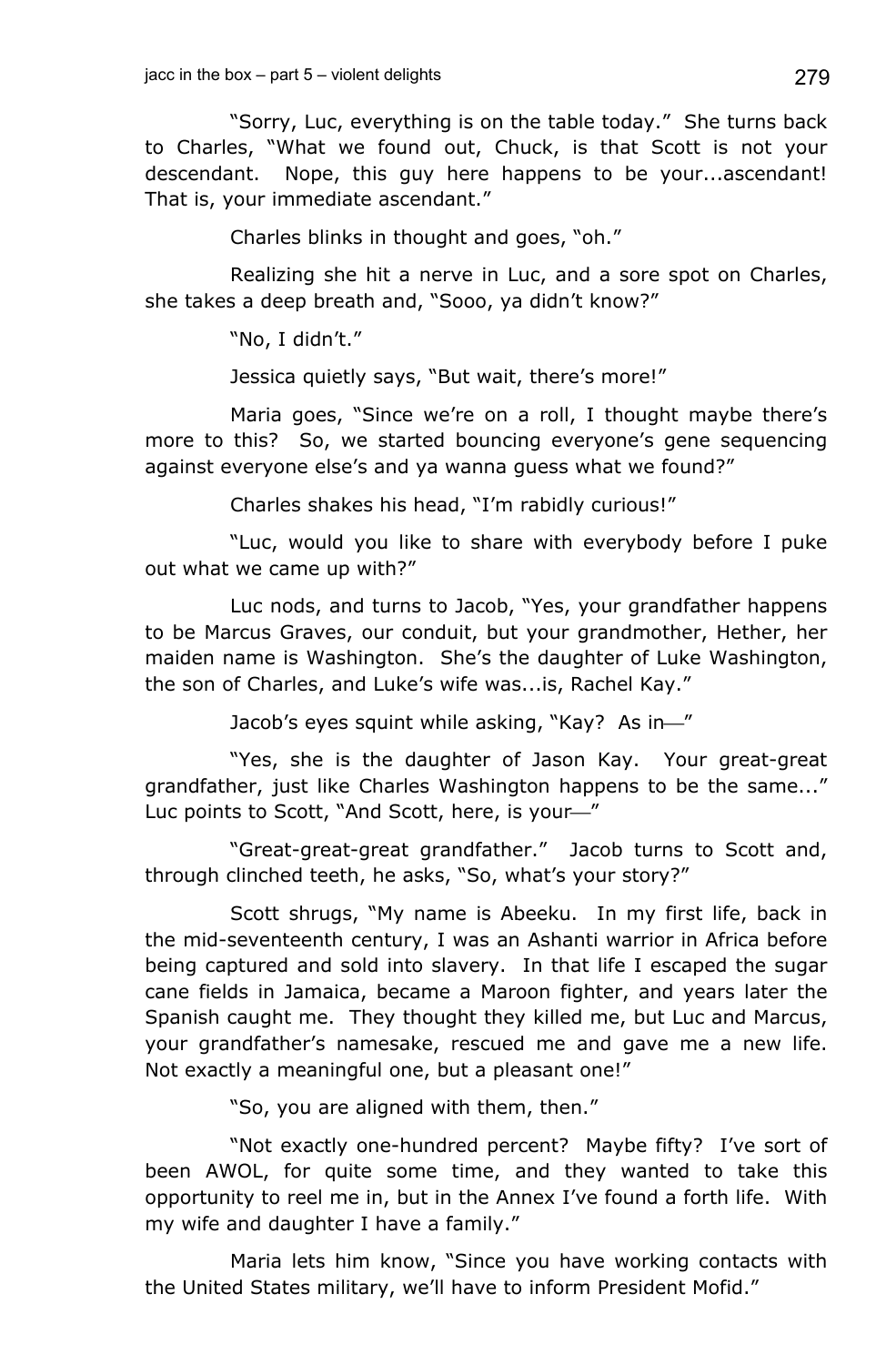Scott dreads asking, "So, my time here is up?"

"Not by a long shot! No, we're not letting you go."

Luc says, "With what's coming up, we want him safe."

"I'll find a way of getting him into planning, that'll work?"

"We'd rather take him with us<sup>"</sup>

Maria cuts Luc off with, "Dude, not a chance in hell with what we've invested in him. Scott's valuable, but now he's priceless."

Jacob turns to Scott and motions between them, "Did you know about this before today?"

Scott shakes his head, "No."

Jacob thinks about it, then, "Since we have to work together then nothing changes between us. Our family connection stays in this room. That is, if you wanna work with me?"

"Yes, it's a deal." Scott nods, and he then turns to Charles, "Sorry I didn't keep up on our connection. I was very busy...making a whole lot of connections for the Nefers!"

Maria looks to Luc, "Before we get to the main course, I was wondering why you guys were spreading his seed so far and wide? You know, curiouser and curiouser!"

Luc looks at Maria, and after a pregnant pause in thought, he gives it up, "Abeeku, Scott to you, was a windfall to our eugenics program. In him we discovered a clearly partitioned genome with a small population of first-sib and first-cousin re-coition, but a genetic thread with no detectible congenital defect, disorder, syndrome nor appreciable chronic condition. In the clearest terms, he was...clean!"

Maria goes, "But that's not the reason."

"Exactly! See, before humans we spoke via telepathy, we still do, but it's not what you think. We developed a vocabulary of glyphs because with thought alone, it takes forever to convey a thought that another would understand because when everyone had their own dialect of thought then nobody can communicate, so...glyphs! While rubbing elbows with humans we had to revert to speech where we were rudely made aware that one can convey ideas faster and with greater clarity through your languages over our glyphs and telepathy. And, that was a very bitter pill for us to swallow."

Maria has a look saying, *what's the point*, "Okay?"

"Our focus, what we could not achieve with our own species after many a millennia, was to develop a bloodline with a stable and cognizant prescience. We've had members of our society develop this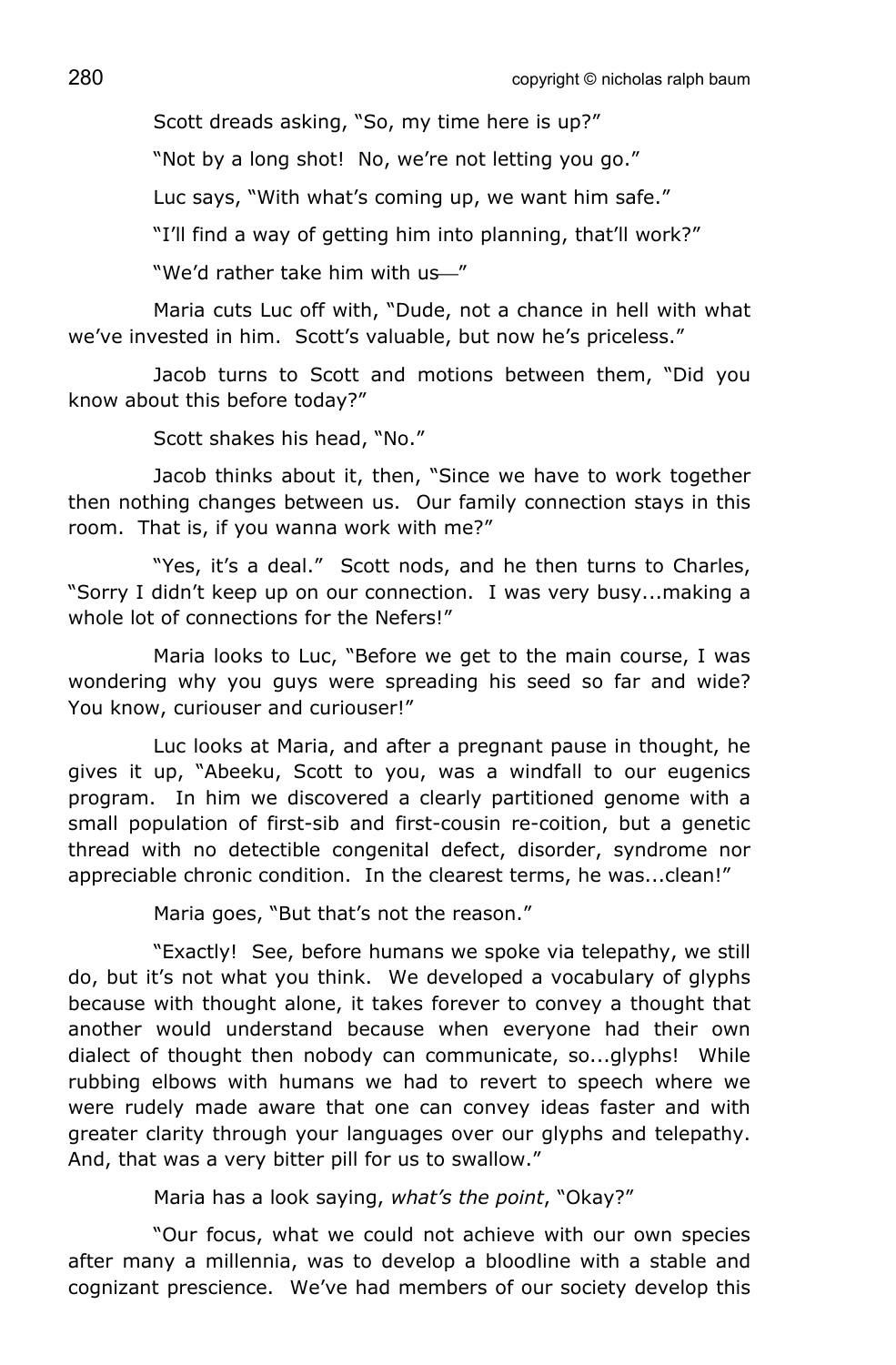trait but once they are discovered 'in the wild' and we try to harness this power, they become unstable and uncooperative. What we have learned with humans is that those who exhibit 'exacting' premonitions tends to have the foundation for precognition."

Jacob volunteers, "My aunt."

Robert adds, "Yes, clairvoyance did not set well with her."

"She killed herself."

"Tragically, and because your mother had difficulty dealing with her premonitions, we couldn't bring her on board."

Luc picks this up, "Females in our species do better with it where males in yours are more stable exhibiting the extreme skill sets. We're not even close to knowing why that is."

Maria asks, "But why breed Scott like a triple-crown winner?"

"Like most human males his premonitions were not cognizant thoughts per se, but a foreboding or a gut feeling. Scott's gut feelings scored off the chart, and where he ignored them—we didn't."

Scott turns to Maria to ask, "Considering the work, can you blame me for not turning down the job they offered?"

"Nope!" Maria turns to Luc, "Thank you for being candid!"

"You're welcome." He then points to her, "What about that main course you promised?"

"Since you insist." Maria shrugs, then says, "I talked to Mofid about your visit. The key players on Earth said they weren't involved so it was out of their hands and, you not liking the lack of results, ya'll went to go see Kiplinger. Ol' Kip told me that since there was no fighting going on he was not sure why you were upset?"

Luc protests, "Everyone knows it is coming!"

"Yes, Luc, everyone knows it's coming."

"If you know it then you can stop it!"

"Why the fuck would I do that?"

"How could you want war?"

"I don't, it's just that there's nothing I can do to stop it!" Maria leans in to say, "We all know they're gonna throw the first punch but we're not sure when that'll be? There is a lot of in-fighting and some want to false-flag an early start, which would be bad for both sides. If it's delayed long enough, then I know the conditions for SCC command to throw it, *and* I control those conditions."

"So, you are going to start it?"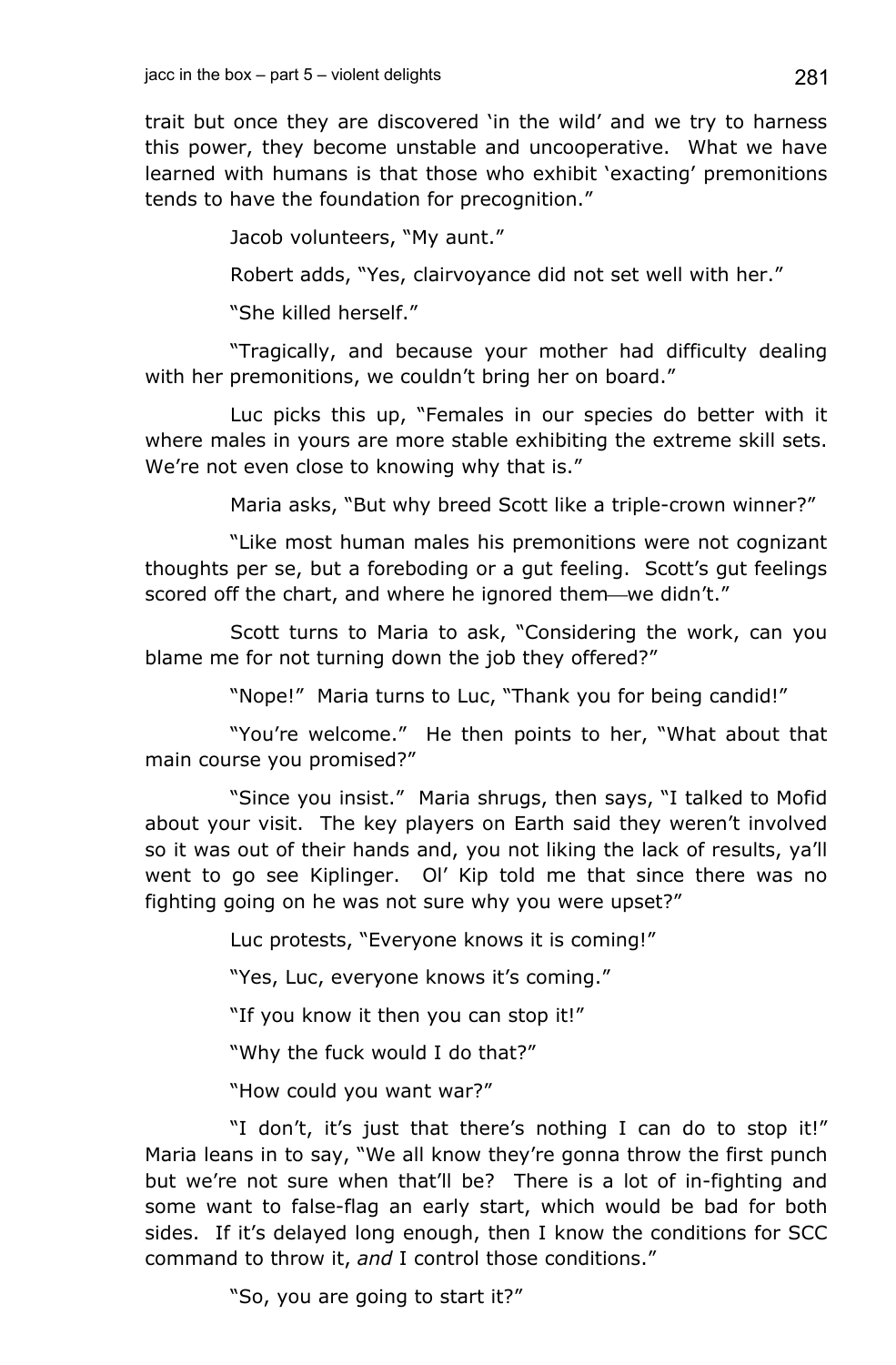"Not quite, I'm providing the triggers for them to start it."

"But how can you make the effort to help them!"

"Fact is, I'm not lifting a God-damned finger. Ya know, you'd be surprised by how little of an effort this is for me!"

Luc almost shouts, saying, "We can't have this!"

Maria smiles, "Here's Chuckie, whose supposed to talking for you, and there you go running your suck! Like you did with Kiplinger?" Maria nods, "And it got us ta thinkin'...what is it, if anything, can you do about it? The problem with the Annex is...you can't find us."

With Luc keeping his lips shut tight, knowing he screwed up, Charles volunteers the obvious, "Yes, we can't find you, and with that we have very little to fall back on when making demands."

"Exactly...but, what would you be willing to do if given the chance?" She shrugs, "See, we can't take that chance so we sent Jacob Graves, here, to go forth and track you down!"

Maria gestures towards Jacob who takes the floor, "The Orion Trust conducts a infrared sky survey on a regular basis and this was the IRAS-Eight survey to build on the Infrared Astronomnical Satellite catalog. We piggybacked another set of sensors on the Orion Trust station out at HIP-31827, which is outside the expansion bubble but within the lightyear limitation. The toolset is called 'gravtrac' and with it we discovered a whole mess of activity out towards the star cluster M-46. This activity was profound in a region fifty parsecs out past the Calabash Nebula, but short of the partition marking M46 by maybe thirty parsecs." With Luc and Charles getting uncomfortable with this, Jacob dishes out, "So, yesterday we ran out there, short by about fifteen parsecs, and there we were able to narrow down our search to a binary red dwarf system, IRAS8-P7399X98U8."

Maria grins, "Curiouser and curiouser, what did you find?"

"Thank you for asking, around the smaller of the red dwarfs we identified a binary habitable system you call Dolphin Reel, and here we found a whole shitload of your ships, hundreds of them, all as large or larger than the Maiden, parked in all of the Lagrange Points in the system." Jacob nods towards the display at the end of the conference room table, "Here, on the monitor, I'd like to share with you some home movies we made while out at Dolphin Reel."

With the display going live, all from Jacob's point of view, "This is my point of view from my Thunderbolt. In the Razorback, a Warthog gunship configuration, we have one of our Deputy Marshals, Michele Kiel, in the other Thunderbolt is Senior Chief, Kati Connors. Piloting the United States Marine Corps, Bulldog fighter happens to be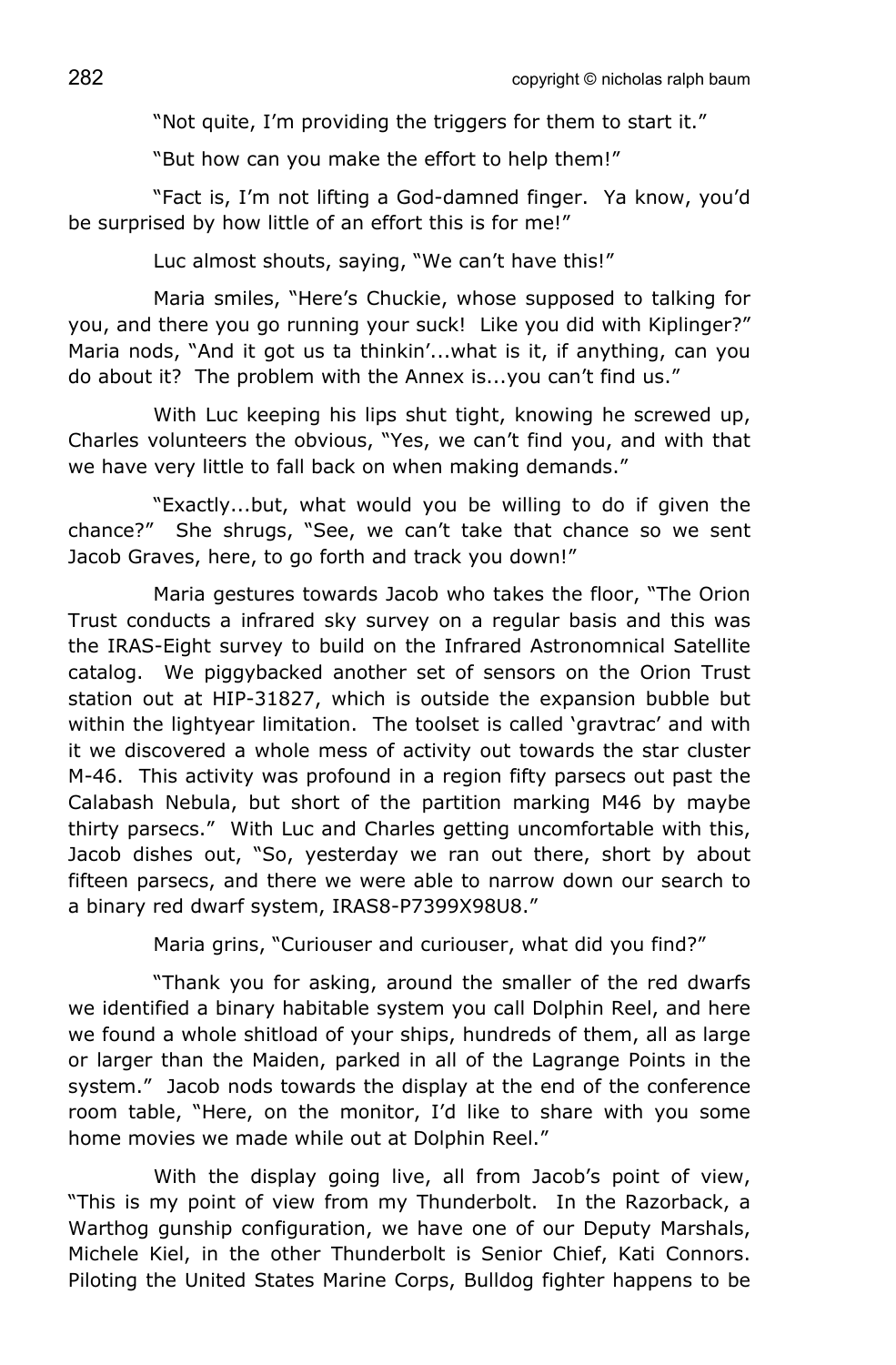my son, Lieutenant-Colonel, Peter Ribot, and in the Gryphon-Anzu is a Major, Porter Macquarie of Security Services."

Luc mutters to himself, "Prinicpal of Segmentary Opposition."

Jacob wonders what he said, "Come again?"

"It's nothing...please continue."

Jacob goes, "How 'bout we let the audio speak for itself?"

The audio-chatter part of the pilots flying around the huge ships goes live, with Porter Macquarie saying with some astonishment, ["Fuck me! It's like a bloody Roadside Picnic 'round 'ere!"]

Michelle asks, ["What in the hell is a roadside picnic?"]

["You should watch the movie if ye be wonderin'!"]

Peter Ribot goes, ["I thought it was kinda dull."]

["Aye, but it does have a huge cult following!"]

Peter snorts a laugh, ["The movie is so boring I wanted to slash my wrists by the time the credits rolled!"]

Katie asks, ["Pete, isn't your family in show biz?"]

["That's why I watched it. My brother-in-law, Carlos Sanchez, wanted to do a remake and we had to talk him down."]

["Everything is a remake of a reboot anymore."]

["Fuckin' tell me about it."]

Michelle laughs, ["That's the truth!"]

Jacob goes, ["Okay, guys, do we have the counts now?"]

Michelle says, ["Yup, we got 'em!"]

["And?"]

["Here it's two-hundred and thirteen. Over on Lagrange-Four it's one-ninety-five. The two L2 points have sixty-five behind Imi and Seventy-three behind Sashi. The barycenter in the middle has—"]

Katie cuts her off, ["Shelly, you got that missile farm, right?"]

["Yea, I do."]

["Couldn't we just blow the whole kit-n-kaboodle an' scram?"]

"Well, you get the idea!" Jacob has cut the audio feed, and as they continue to watch them buzzing around the huge ships in the L5 region, Jacob then points towards Sashi, "And what does that look like to you guys? Delta Echo? If I were a betting man it looks like they may be heading out to a hasty rendezvous, maybe?"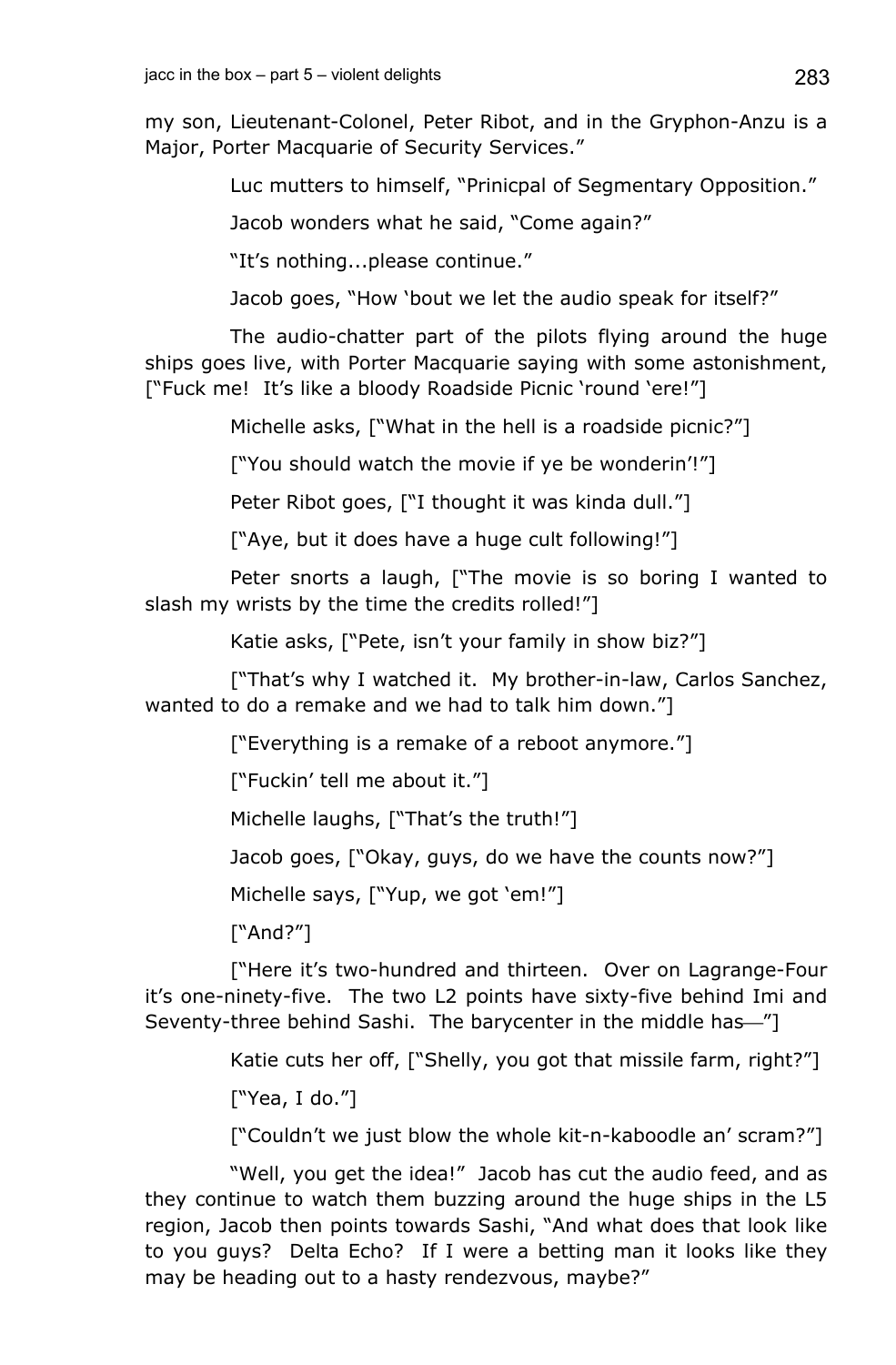"Fucken hell." Charles mutters to himself as the Anzu fighter pops its landing gear and presses them to the side of a massive ship.

Jacob hears this and goes, "Not only were they not ticklish, these leviathans were totally non-responsive to us buzzing around them. We flew all over the area and got dick for a response."

Charles says, "If we come after any one of you-"

Maria finishes with, "You'll be coming after all of us."

Jacob adds, "That's how we rock."

Maria looks at Luc, saying, "Peace is a wonderful thing, Luc, but it's at a premium. What people like you don't realize is that peace at all costs, costs all the things."

01000110-01001111-01000100-01110111-01100001-01101100-01101011

At the ship's central kiosk, on the far edge of the atrium on Deck 18, Jessica is standing there with the Nefer Key representatives, "Luc, Lilith, I'm looking forward to working with the two of you."

Lilith smiles at her, "Yes, that's two of us."

Luc, still butt sore, adds, "Same here."

Jessica switches over to telepathy and says to both of them, <"You'll be surprised how easy I am to get along with!"> She then thumbs over to Charles and Robert while reverting back to verbal speech, "Scott's free if you want to chat with him, I need a couple of minutes with these two!"

"Sure!" Luc nods with a smile, "I am looking forward to our future encounters. You seem like a lot of fun."

With Luc, Lilith and Aat stepping off towards Scott, standing by the conference room with Bob and Chinh, Jessie turns back to Charles and Robert with a snarl, "We do not talk about my brother."

Charles goes, "Aaaah, I was just about to ask."

"Let's clear the air up front, my brother is what the Nefer Key has been striving for, so get them to bow out of the Geisha Hut crap! Greenfield your involvement because the next shit-storm that's comin' will blow up in your faces. So, get it done!"

Robert goes, "We were never involved with that side of it."

"Doesn't matter! If your fingerprints are found on it, in any way, it will taint you, the people will hate you! Bow out now."

"Luc has invested a lot of time and effort to get-"